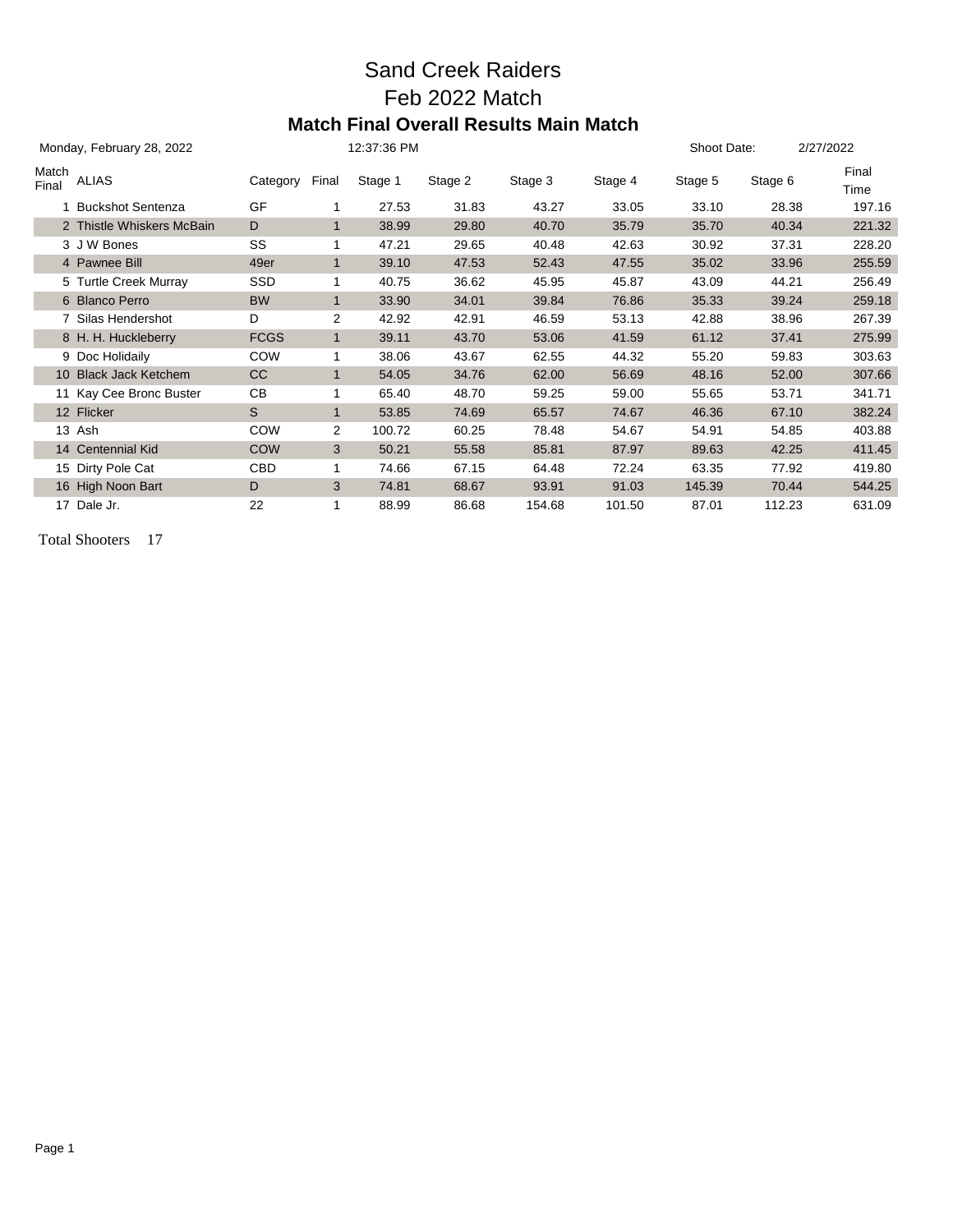## **Sand Creek Raiders**

#### **Feb 2022 Match**

#### **Final Results by Category Main Match**

|                      | Monday, February 28, 2022 |                                               |                    |                 |                 |                 |                 |                 |                  |                | 2/27/2022 Page 1 of 1 |
|----------------------|---------------------------|-----------------------------------------------|--------------------|-----------------|-----------------|-----------------|-----------------|-----------------|------------------|----------------|-----------------------|
| Category<br>Standing | <b>ALIAS</b>              |                                               | <b>Match Final</b> | Stage 1<br>Time | Stage 2<br>Time | Stage 3<br>Time | Stage 4<br>Time | Stage 5<br>Time | Stage 6<br>Timek | Totals<br>Time |                       |
|                      |                           | Category: 22 Caliber                          |                    |                 |                 |                 |                 |                 |                  |                |                       |
|                      | 1 Dale Jr.                |                                               | 17                 | 88.99           | 86.68           | 154.68          | 101.50          | 87.01           | 112.23           | 631.09         |                       |
|                      | Category: 49er            |                                               |                    |                 |                 |                 |                 |                 |                  |                |                       |
|                      | 1 Pawnee Bill             |                                               | 4                  | 39.10           | 47.53           | 52.43           | 47.55           | 35.02           | 33.96            | 255.59         |                       |
|                      |                           | Category: Cattle Baron Duelist                |                    |                 |                 |                 |                 |                 |                  |                |                       |
|                      | 1 Dirty Pole Cat          |                                               | 15                 | 74.66           | 67.15           | 64.48           | 72.24           | 63.35           | 77.92            | 419.80         |                       |
|                      |                           | Category: Frontier Cartridge Gunfigter Senior |                    |                 |                 |                 |                 |                 |                  |                |                       |
|                      | 1 H. H. Huckleberry       |                                               | 8                  | 39.11           | 43.70           | 53.06           | 41.59           | 61.12           | 37.41            | 275.99         |                       |
|                      |                           | Category: Silver Senior Duelist (65+)         |                    |                 |                 |                 |                 |                 |                  |                |                       |
|                      | 1 Turtle Creek Murray     |                                               | 5                  | 40.75           | 36.62           | 45.95           | 45.87           | 43.09           | 44.21            | 256.49         |                       |
|                      |                           | Category: B-Western                           |                    |                 |                 |                 |                 |                 |                  |                |                       |
|                      | 1 Blanco Perro            |                                               | 6                  | 33.90           | 34.01           | 39.84           | 76.86           | 35.33           | 39.24            | 259.18         |                       |
|                      |                           | Category: Cattle Baron (75+)                  |                    |                 |                 |                 |                 |                 |                  |                |                       |
|                      |                           | 1 Kay Cee Bronc Buster                        | 11                 | 65.40           | 48.70           | 59.25           | 59.00           | 55.65           | 53.71            | 341.71         |                       |
|                      |                           | Category: Classic Cowboy                      |                    |                 |                 |                 |                 |                 |                  |                |                       |
|                      | 1 Black Jack Ketchem      |                                               | 10                 | 54.05           | 34.76           | 62.00           | 56.69           | 48.16           | 52.00            | 307.66         |                       |
|                      |                           | Category: Cowboy                              |                    |                 |                 |                 |                 |                 |                  |                |                       |
|                      | 1 Doc Holidaily           |                                               | 9                  | 38.06           | 43.67           | 62.55           | 44.32           | 55.20           | 59.83            | 303.63         |                       |
|                      | 2 Ash                     |                                               | 13                 | 100.72          | 60.25           | 78.48           | 54.67           | 54.91           | 54.85            | 403.88         |                       |
|                      | 3 Centennial Kid          |                                               | 14                 | 50.21           | 55.58           | 85.81           | 87.97           | 89.63           | 42.25            | 411.45         |                       |
|                      |                           | Category: Duelist                             |                    |                 |                 |                 |                 |                 |                  |                |                       |
|                      |                           | 1 Thistle Whiskers McBain                     | 2                  | 38.99           | 29.80           | 40.70           | 35.79           | 35.70           | 40.34            | 221.32         |                       |
|                      | 2 Silas Hendershot        |                                               | $\overline{7}$     | 42.92           | 42.91           | 46.59           | 53.13           | 42.88           | 38.96            | 267.39         |                       |
|                      | 3 High Noon Bart          |                                               | 16                 | 74.81           | 68.67           | 93.91           | 91.03           | 145.39          | 70.44            | 544.25         |                       |
|                      |                           | Category: Senior (60+)                        |                    |                 |                 |                 |                 |                 |                  |                |                       |
|                      | 1 Flicker                 |                                               | 12                 | 53.85           | 74.69           | 65.57           | 74.67           | 46.36           | 67.10            | 382.24         |                       |
|                      |                           | Category: Silver Senior (65+)                 |                    |                 |                 |                 |                 |                 |                  |                |                       |
|                      | 1 J W Bones               |                                               | 3                  | 47.21           | 29.65           | 40.48           | 42.63           | 30.92           | 37.31            | 228.20         |                       |
|                      |                           | Category: Gunfighter                          |                    |                 |                 |                 |                 |                 |                  |                |                       |
|                      | 1 Buckshot Sentenza       |                                               | $\mathbf{1}$       | 27.53           | 31.83           | 43.27           | 33.05           | 33.10           | 28.38            | 197.16         |                       |

Total Shooters 17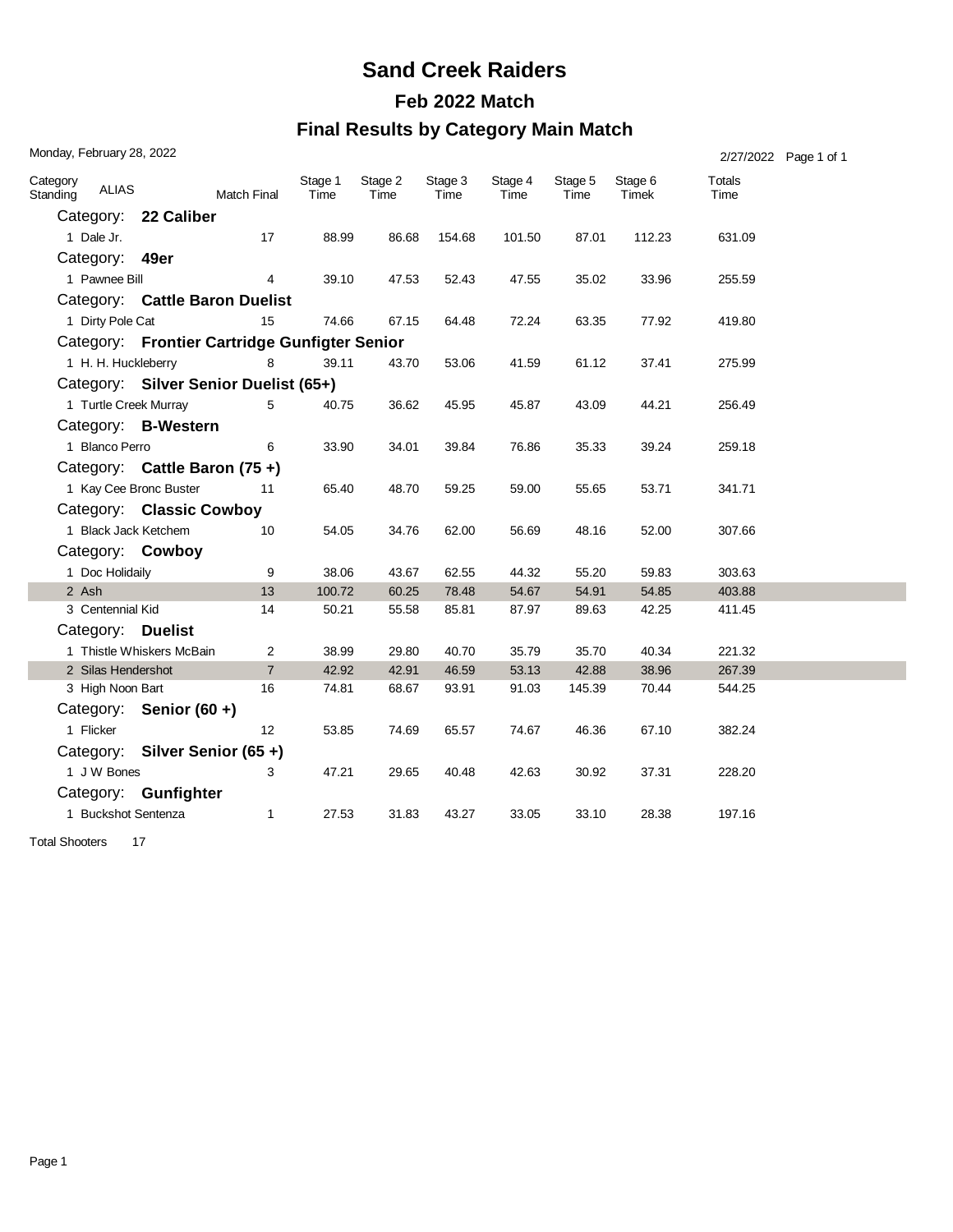## **Text376: Match Final with Misses and Procedurals Main Match**

|                                           |                         | 12:40:12 PM                       |                                  |                      |                         | 2/27/2022                         | Page 1 of 2 |
|-------------------------------------------|-------------------------|-----------------------------------|----------------------------------|----------------------|-------------------------|-----------------------------------|-------------|
| Match                                     | Stage 1                 | Stage 2                           | Stage 3                          | Stage 4              | Stage 5                 | Stage 6                           |             |
| Alias<br>Category /<br>Final              | Finish<br>Time          | Time                              | Time                             | Time                 | Time                    | Time                              | Final       |
| Gunfighter                                | $\mathbf{1}$<br>22.53   | 21.83                             | 38.27                            | 33.05                | 28.10                   | 28.38                             | 172.16      |
| 1<br>Misses:                              | 5<br>$1 =$              | $2 = 10$                          | 5<br>$1 =$                       | $0 =$<br>$\mathbf 0$ | 5<br>$1 =$              | $\overline{\mathbf{0}}$<br>$0 =$  | 25          |
| <b>Buckshot Sentenza</b><br>Penalties:    | 0<br>$0 =$              | $0 =$<br>$\mathbf 0$              | 0<br>$0 =$                       | $0 =$<br>0           | $\mathbf 0$<br>$0 =$    | 0<br>$0 =$                        | 0           |
| M Safety:                                 | 0<br>$0 =$              | $\mathbf 0$<br>$0 =$              | 0<br>$0 =$                       | $0 =$<br>0           | $\mathbf 0$<br>$0 =$    | $\mathbf 0$<br>$0 =$              | 0           |
| Bonus:                                    | 0                       | 0                                 | 0                                | 0                    | 0                       | 0                                 | 0           |
|                                           | 27.53                   | 31.83                             | 43.27                            | 33.05                | 33.10                   | 28.38                             | 197.16      |
| <b>Duelist</b>                            | 28.99<br>$\mathbf{1}$   | 29.80                             | 40.70                            | 35.79                | 30.70                   | 35.34                             | 201.32      |
| $\overline{2}$<br>Misses:                 | $2 = 10$                | $\mathbf 0$<br>$0 =$              | $\overline{0}$<br>$0 =$          | $0 =$<br>$\mathbf 0$ | 5<br>$1 =$              | 5<br>$1 =$                        | 20          |
| <b>Thistle Whiskers McB</b><br>Penalties: | $\mathbf 0$<br>$0 =$    | $\mathbf 0$<br>$0 =$              | 0<br>$0 =$                       | $0 =$<br>0           | $\mathbf 0$<br>$0 =$    | $\mathbf 0$<br>$0 =$              | 0           |
| M Safety:                                 | 0<br>$0 =$              | 0<br>$0 =$                        | $\mathbf 0$<br>$0 =$             | $0 =$<br>0           | $\mathbf 0$<br>$0 =$    | 0<br>$0 =$                        | 0           |
| Bonus:                                    | 0                       | 0                                 | 0                                | $\mathbf 0$          | 0                       | 0                                 | 0           |
|                                           | 38.99                   | 29.80                             | 40.70                            | 35.79                | 35.70                   | 40.34                             | 221.32      |
| Silver Senior (65+)                       | 37.21<br>$\mathbf{1}$   | 29.65                             | 35.48                            | 42.63                | 30.92                   | 37.31                             | 213.20      |
| 3<br>Misses:                              | $2 = 10$                | $0 =$<br>$\mathbf 0$              | -5<br>$1 =$                      | $0 =$<br>$\mathbf 0$ | $\mathbf 0$<br>$0 =$    | $\overline{\mathbf{0}}$<br>$0 =$  | 15          |
| J W Bones<br>Penalties:                   | 0<br>$0 =$              | $0 =$<br>0                        | 0<br>$0 =$                       | $0 =$<br>0           | $0 =$<br>0              | $\mathbf 0$<br>$0 =$              | 0           |
| M Safety:                                 | 0<br>$0 =$              | 0<br>$0 =$                        | 0<br>$0 =$                       | $0 =$<br>0           | $0 =$<br>0              | 0<br>$0 =$                        | 0           |
| Bonus:                                    | 0                       | 0                                 | $\mathbf 0$                      | 0                    | 0                       | 0                                 | 0           |
|                                           | 47.21                   | 29.65                             | 40.48                            | 42.63                | 30.92                   | 37.31                             | 228.20      |
| 49er                                      | 39.10<br>$\mathbf{1}$   | 47.53                             | 52.43                            | 47.55                | 35.02                   | 33.96                             | 255.59      |
| 4<br>Misses:                              | $\mathbf 0$<br>$0 =$    | $0 =$<br>$\mathbf 0$              | $\overline{0}$<br>$0 =$          | $0 =$<br>0           | $0 =$<br>$\mathbf 0$    | $\overline{0}$<br>$0 =$           | 0           |
| Pawnee Bill                               |                         | $0 =$<br>$\mathbf 0$              | $0 =$<br>0                       | 0                    | $0 =$<br>$\mathbf 0$    | $\mathbf 0$                       |             |
| Penalties:                                | 0<br>$0 =$              |                                   |                                  | $0 =$                | $0 =$                   | $0 =$                             | 0           |
| M Safety:                                 | 0<br>$0 =$              | $0 =$<br>0                        | 0<br>$0 =$                       | $0 =$<br>$\mathbf 0$ | $\mathbf 0$             | 0<br>$0 =$                        | 0           |
| Bonus:                                    | 0                       | $\mathbf 0$                       | $\mathbf 0$                      | 0                    | 0                       | 0                                 | 0           |
|                                           | 39.10                   | 47.53                             | 52.43                            | 47.55                | 35.02                   | 33.96                             | 255.59      |
| Silver Senior Duelist (65+)               | 40.75<br>$\mathbf{1}$   | 36.62                             | 40.95                            | 45.87                | 43.09                   | 44.21                             | 251.49      |
| 5<br>Misses:                              | $\mathbf 0$<br>$0 =$    | $\mathbf 0$<br>$0 =$              | 5<br>$1 =$                       | $0 =$<br>0           | $0 =$<br>$\mathbf 0$    | $\mathbf 0$<br>$0 =$              | 5           |
| <b>Turtle Creek Murray</b><br>Penalties:  | 0<br>$0 =$              | $0 =$<br>0                        | $\mathbf 0$<br>$0 =$             | 0<br>$0 =$           | $0 =$<br>$\mathbf 0$    | 0<br>$0 =$                        | 0           |
| M Safety:                                 | 0<br>$0 =$              | $0 =$<br>0                        | $\mathbf 0$<br>$0 =$             | $0 =$<br>$\mathbf 0$ | $0 =$<br>$\mathbf 0$    | 0<br>$0 =$                        | 0           |
| Bonus:                                    | 0                       | 0                                 | 0                                | 0                    | 0                       | 0                                 | 0           |
|                                           | 40.75                   | 36.62                             | 45.95                            | 45.87                | 43.09                   | 44.21                             | 256.49      |
| <b>B-Western</b>                          | $\mathbf{1}$<br>33.90   | 34.01                             | 39.84                            | 51.86                | 35.33                   | 34.24                             | 229.18      |
| 6<br>Misses:                              | $0 =$<br>$\mathbf 0$    | 0<br>$0 =$                        | $\mathbf 0$<br>$0 =$             | $3 = 15$             | $\mathbf 0$<br>$0 =$    | 5<br>$1 =$                        | 20          |
| <b>Blanco Perro</b><br>Penalties:         | 0<br>$0 =$              | $\mathbf 0$<br>$0 =$              | 0<br>$0 =$                       | 10<br>$1 =$          | $\mathbf 0$<br>$0 =$    | 0<br>$0 =$                        | 10          |
| M Safety:                                 | $0 =$<br>0              | 0<br>$0 =$                        | 0<br>$0 =$                       | $0 =$<br>0           | $0 =$<br>0              | $0 =$<br>0                        |             |
|                                           |                         |                                   |                                  |                      |                         |                                   | 0           |
| Bonus:                                    | 0                       | 0                                 | 0                                | 0                    | 0                       | $\pmb{0}$                         | 0           |
|                                           | 33.90                   | 34.01                             | 39.84                            | 76.86                | 35.33                   | 39.24                             | 259.18      |
| Duelist                                   | $\overline{2}$<br>37.92 | 37.91                             | 41.59                            | 48.13                | 42.88                   | 33.96                             | 242.39      |
| $\overline{7}$<br>Misses:                 | $1 =$<br>5              | 5<br>$1 =$                        | 5<br>$1 =$                       | $1 =$<br>5           | $\overline{0}$<br>$0 =$ | 5<br>$1 =$                        | 25          |
| Silas Hendershot<br>Penalties:            | $0 =$<br>0              | $0 =$<br>$\mathbf 0$              | $0 =$<br>0                       | $0 =$<br>$\mathbf 0$ | $0 =$<br>0              | $0 =$<br>$\mathbf 0$              | 0           |
| M Safety:                                 | 0<br>$0 =$              | $0 =$<br>$\mathbf 0$              | $0 =$<br>$\overline{0}$          | $0 =$<br>0           | $0 =$<br>$\mathbf 0$    | $\mathbf 0$<br>$0 =$              | 0           |
| Bonus:                                    | 0                       | 0                                 | 0                                | 0                    | 0                       | 0                                 | 0           |
|                                           | 42.92                   | 42.91                             | 46.59                            | 53.13                | 42.88                   | 38.96                             | 267.39      |
| intier Cartridge Gunfigter Senior         | $\mathbf{1}$<br>39.11   | 38.70                             | 48.06                            | 41.59                | 46.12                   | 37.41                             | 250.99      |
| 8<br>Misses:                              | $\overline{0}$<br>$0 =$ | 5<br>$1 =$                        | 5<br>$1 =$                       | $0 =$<br>0           | $\overline{5}$<br>$1 =$ | $\overline{\phantom{0}}$<br>$0 =$ | 15          |
| H. H. Huckleberry<br>Penalties:           | $0 =$<br>0              | $\mathbf{0} =$<br>$\mathbf 0$     | $\overline{0}$<br>$0 =$          | $0 =$<br>0           | 10<br>$1 =$             | $0 =$<br>$\overline{\mathbf{0}}$  | 10          |
| M Safety:                                 | $0 =$<br>0              | $0 =$<br>$\overline{\phantom{0}}$ | $\overline{\mathbf{0}}$<br>$0 =$ | $0 =$<br>$\mathbf 0$ | $\overline{0}$<br>$0 =$ | $\overline{0}$<br>$0 =$           | 0           |
| Bonus:                                    | 0                       | 0                                 | 0                                | 0                    | $\mathbf 0$             | 0                                 | 0           |
|                                           | 39.11                   | 43.70                             | 53.06                            | 41.59                | 61.12                   | 37.41                             | 275.99      |
| Cowboy                                    | 33.06<br>$\mathbf{1}$   | 28.67                             | 42.55                            | 39.32                | 40.20                   | 49.83                             | 233.63      |
| 9<br>Misses:                              | 5<br>$1 =$              | $3 = 15$                          | $2 = 10$                         | $1 =$<br>5           | $1 =$<br>5              | $0 = 0$                           | 40          |
|                                           | $0 =$<br>0              | $0 =$<br>$\mathbf 0$              | $1 = 10$                         | $0 =$<br>0           | 10<br>$1 =$             | $1 = 10$                          |             |
| Doc Holidaily<br>Penalties:               | 0<br>$0 =$              | $0 =$<br>$\mathbf 0$              | $\overline{0}$<br>$0 =$          | $0 =$<br>0           | $0 =$<br>$\mathbf 0$    | $0 =$<br>$\overline{0}$           | 30          |
| M Safety:<br>Bonus:                       | 0                       | 0                                 | 0                                | 0                    | 0                       | 0                                 | 0<br>0      |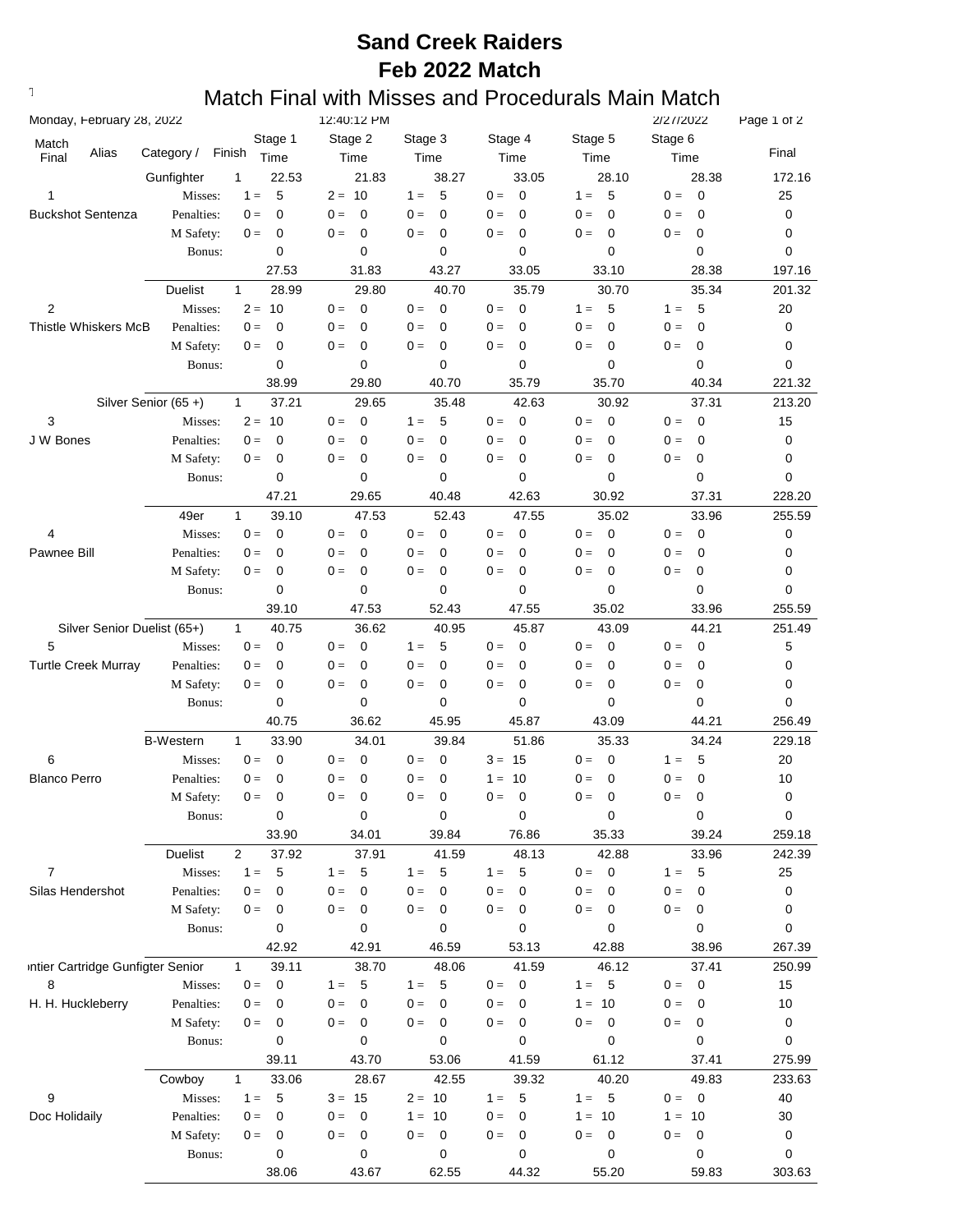## **Text376: Match Final with Misses and Procedurals Main Match**

| Monday, February 28, 2022 |                                  |                |             | 12:40:12 PM          |                      |                                  |                         | 2/27/2022                        | Page 2 of 2 |
|---------------------------|----------------------------------|----------------|-------------|----------------------|----------------------|----------------------------------|-------------------------|----------------------------------|-------------|
| Match                     |                                  |                | Stage 1     | Stage 2              | Stage 3              | Stage 4                          | Stage 5                 | Stage 6                          |             |
| Alias<br>Final            | Category /                       | Finish         | Time        | Time                 | Time                 | Time                             | Time                    | Time                             | Final       |
|                           | <b>Classic Cowboy</b>            | 1              | 54.05       | 34.76                | 62.00                | 46.69                            | 48.16                   | 47.00                            | 292.66      |
| 10                        | Misses:                          | $0 =$          | $\mathbf 0$ | $\mathbf 0$<br>$0 =$ | $\mathbf 0$<br>$0 =$ | $0 =$<br>$\mathbf 0$             | $\overline{0}$<br>$0 =$ | 5<br>$1 =$                       | 5           |
| <b>Black Jack Ketchem</b> | Penalties:                       | $0 =$          | 0           | 0<br>$0 =$           | $0 =$<br>$\mathbf 0$ | 10<br>$1 =$                      | $0 =$<br>$\mathbf 0$    | 0<br>$0 =$                       | 10          |
|                           | M Safety:                        | $0 =$          | 0           | 0<br>$0 =$           | $0 =$<br>$\mathbf 0$ | $\mathbf 0$<br>$0 =$             | 0<br>$0 =$              | $0 =$<br>0                       | 0           |
|                           | Bonus:                           |                | 0           | 0                    | 0                    | $\mathbf 0$                      | 0                       | 0                                | 0           |
|                           |                                  |                | 54.05       | 34.76                | 62.00                | 56.69                            | 48.16                   | 52.00                            | 307.66      |
|                           | Cattle Baron (75+)               | $\mathbf{1}$   | 60.40       | 48.70                | 59.25                | 59.00                            | 55.65                   | 53.71                            | 336.71      |
| 11                        | Misses:                          | $1 =$          | 5           | $0 =$<br>0           | $0 =$<br>0           | $0 =$<br>$\mathbf 0$             | $0 =$<br>$\mathbf 0$    | $0 =$<br>$\mathbf 0$             | 5           |
| Kay Cee Bronc Buster      | Penalties:                       | $0 =$          | 0           | 0<br>$0 =$           | $0 =$<br>0           | $0 =$<br>$\mathbf 0$             | $0 =$<br>0              | $\mathbf 0$<br>$0 =$             | 0           |
|                           | M Safety:                        | $0 =$          | 0           | 0<br>$0 =$           | $0 =$<br>0           | $0 =$<br>0                       | 0<br>$0 =$              | $\mathbf 0$<br>$0 =$             | 0           |
|                           | Bonus:                           |                | 0           | $\mathbf 0$          | 0                    | $\mathbf 0$                      | 0                       | 0                                | 0           |
|                           |                                  |                | 65.40       | 48.70                | 59.25                | 59.00                            | 55.65                   | 53.71                            | 341.71      |
|                           | Senior $(60 +)$                  | $\mathbf{1}$   | 53.85       | 54.69                | 55.57                | 74.67                            | 46.36                   | 57.10                            | 342.24      |
| 12                        | Misses:                          | $0 =$          | $\mathbf 0$ | -10<br>$2 =$         | $2 = 10$             | $0 =$<br>$\mathbf 0$             | $0 =$<br>$\mathbf 0$    | $0 =$<br>$\overline{\mathbf{0}}$ | 20          |
| Flicker                   | Penalties:                       | $0 =$          | 0           | 10<br>$1 =$          | $0 =$<br>0           | $0 =$<br>0                       | $0 =$<br>$\mathbf 0$    | $1 =$<br>10                      | 20          |
|                           | M Safety:                        | $0 =$          | 0           | 0<br>$0 =$           | 0<br>$0 =$           | 0<br>$0 =$                       | $\mathbf 0$<br>$0 =$    | 0<br>$0 =$                       | 0           |
|                           | Bonus:                           |                | 0           | $\mathbf 0$          | 0                    | $\mathbf 0$                      | 0                       | 0                                | 0           |
|                           |                                  |                | 53.85       | 74.69                | 65.57                | 74.67                            | 46.36                   | 67.10                            | 382.24      |
|                           | Cowboy                           | $\overline{2}$ | 90.72       | 55.25                | 78.48                | 54.67                            | 54.91                   | 54.85                            | 388.88      |
| 13                        | Misses:                          | $0 =$          | 0           | 5<br>$1 =$           | $0 =$<br>0           | $0 =$<br>0                       | $0 =$<br>$\mathbf 0$    | $0 =$<br>$\mathbf 0$             | 5           |
| Ash                       | Penalties:                       | $1 =$          | 10          | 0<br>$0 =$           | $0 =$<br>0           | $0 =$<br>0                       | $0 =$<br>0              | $\mathbf 0$<br>$0 =$             | 10          |
|                           | M Safety:                        | $0 =$          | 0           | 0<br>$0 =$           | $0 =$<br>0           | $\mathbf 0$<br>$0 =$             | 0<br>$0 =$              | 0<br>$0 =$                       | 0           |
|                           | Bonus:                           |                | 0           | $\mathbf 0$          | 0                    | 0                                | 0                       | 0                                | 0           |
|                           |                                  |                | 100.72      | 60.25                | 78.48                | 54.67                            | 54.91                   | 54.85                            | 403.88      |
|                           | Cowboy                           | 3              | 45.21       | 50.58                | 70.81                | 67.97                            | 39.63                   | 42.25                            | 316.45      |
| 14                        | Misses:                          | $1 =$          | 5           | 5<br>$1 =$           | $3 = 15$             | 20<br>$4 =$                      | $10 = 50$               | $\mathbf 0$<br>$0 =$             | 95          |
| Centennial Kid            | Penalties:                       | $0 =$          | 0           | 0<br>$0 =$           | $0 =$<br>0           | $\mathbf 0$<br>$0 =$             | $0 =$<br>0              | $0 =$<br>0                       | 0           |
|                           | M Safety:                        | $0 =$          | 0           | 0<br>$0 =$           | $0 =$<br>0           | $0 =$<br>0                       | 0<br>$0 =$              | $0 =$<br>0                       | 0           |
|                           | Bonus:                           |                | 0           | 0                    | 0                    | 0                                | 0                       | 0                                | 0           |
|                           |                                  |                | 50.21       | 55.58                | 85.81                | 87.97                            | 89.63                   | 42.25                            | 411.45      |
|                           | <b>Cattle Baron Duelist</b>      | $\mathbf{1}$   | 69.66       | 67.15                | 64.48                | 72.24                            | 63.35                   | 77.92                            | 414.80      |
| 15                        | Misses:                          | $1 =$          | 5           | 0<br>$0 =$           | $0 =$<br>0           | $0 =$<br>0                       | $\mathbf 0$<br>$0 =$    | $\mathbf 0$<br>$0 =$             | 5           |
| Dirty Pole Cat            | Penalties:                       | $0 =$          | 0           | 0<br>$0 =$           | $0 =$<br>0           | 0<br>$0 =$                       | 0<br>$0 =$              | $\mathbf 0$<br>$0 =$             | 0           |
|                           | M Safety:                        | $0 =$          | 0           | 0<br>$0 =$           | 0<br>$0 =$           | 0<br>$0 =$                       | 0<br>$0 =$              | $0 =$<br>0                       | 0           |
|                           | Bonus:                           |                | 0           | $\pmb{0}$            | 0                    | 0                                | 0                       | $\pmb{0}$                        | $\pmb{0}$   |
|                           |                                  |                | 74.66       | 67.15                | 64.48                | 72.24                            | 63.35                   | 77.92                            | 419.80      |
|                           | Duelist                          | $\mathbf{3}$   | 69.81       | 63.67                | 73.91                | 81.03                            | 90.39                   | 70.44                            | 449.25      |
| 16                        | Misses:                          | $1 =$          | 5           | 5<br>$1 =$           | $4 = 20$             | $2 = 10$                         | $11 = 55$               | $\overline{\mathbf{0}}$<br>$0 =$ | 95          |
| High Noon Bart            | Penalties:                       | $0 =$          | 0           | $0 =$<br>$\mathbf 0$ | $0 =$<br>0           | $0 =$<br>$\mathbf 0$             | $0 =$<br>$\mathbf 0$    | $0 =$<br>0                       | 0           |
|                           | M Safety:                        | $0 =$          | 0           | $0 =$<br>0           | $0 =$<br>0           | $0 =$<br>$\mathbf 0$             | $0 = 0$                 | $0 =$<br>0                       | 0           |
|                           | Bonus:                           |                | 0           | 0                    | 0                    | 0                                | 0                       | 0                                | 0           |
|                           |                                  |                | 74.81       | 68.67                | 93.91                | 91.03                            | 145.39                  | 70.44                            | 544.25      |
|                           | 22 Caliber                       | $\mathbf{1}$   | 88.99       | 71.68                | 134.68               | 86.50                            | 77.01                   | 97.23                            | 556.09      |
| 17                        | Misses:                          | $\mathbf{0} =$ | $\mathbf 0$ | $3 = 15$             | $4 = 20$             | 5<br>$1 =$                       | $2 = 10$                | 5<br>$1 =$                       | 55          |
| Dale Jr.                  | Penalties:                       | $0 =$          | 0           | $\mathbf 0$<br>$0 =$ | $0 =$<br>0           | 10<br>$1 =$                      | $0 =$<br>$\mathbf 0$    | $1 =$<br>10                      | 20          |
|                           | M Safety:                        | $0 =$          | 0           | 0<br>$0 =$           | $0 =$<br>0           | $0 =$<br>$\overline{\mathbf{0}}$ | $0 =$<br>$\mathbf 0$    | $0 =$<br>$\mathbf 0$             | 0           |
|                           | Bonus:                           |                | 0           | $\mathbf 0$          | 0                    | $\mathbf 0$                      | 0                       | 0                                | 0           |
|                           |                                  |                | 88.99       | 86.68                | 154.68               | 101.50                           | 87.01                   | 112.23                           | 631.09      |
|                           | Overall Match                    |                | Stage 1     | Stage 2              | Stage 3              | Stage 4                          | Stage 5                 | Stage 6                          |             |
|                           | Misses:                          |                | 11          | 15                   | 20                   | 12                               | 27                      | 5                                |             |
|                           | Penalties:                       |                | 1           | 1                    | 1                    | 3                                | 2                       | 3                                |             |
|                           | M Safety:<br>Average Stage Time: |                | 0<br>49.72  | 0<br>44.19           | 0<br>57.59           | 0<br>54.62                       | 0<br>47.52              | 0<br>49.13                       |             |
|                           |                                  |                |             |                      |                      |                                  |                         |                                  |             |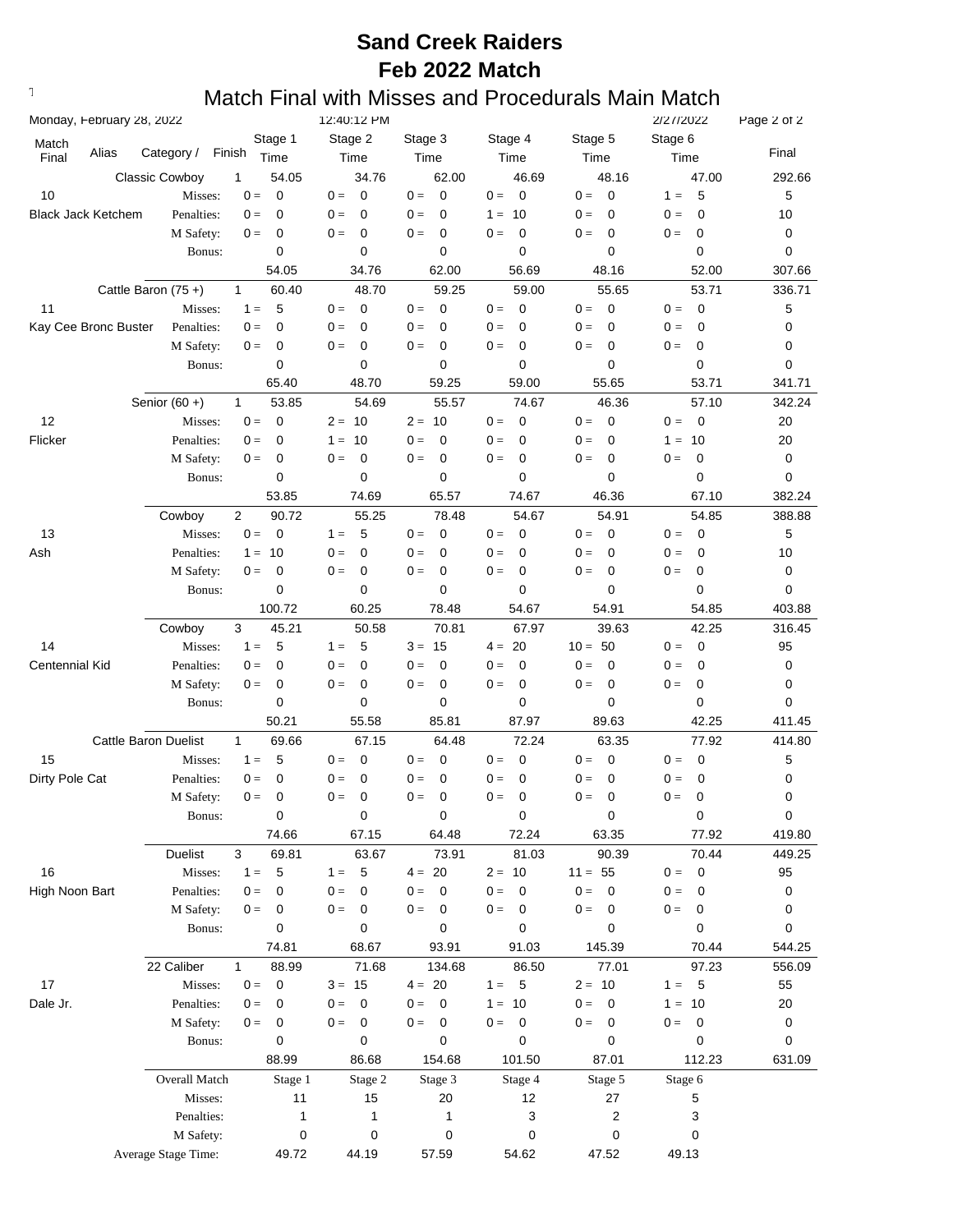|                         | <b>Sand Creek Raiders</b>          |                         |             |           |
|-------------------------|------------------------------------|-------------------------|-------------|-----------|
|                         | Feb 2022 Match                     |                         |             |           |
|                         | <b>Clean and Smooth Main Match</b> |                         | Shoot date: | 2/27/2022 |
| Alias                   | Category                           | Match Finish Cat Finish |             |           |
| <b>Pawnee Bill</b>      | 49er                               | 4                       | 1 Colorado  |           |
| Total clean shooters: 1 |                                    |                         |             |           |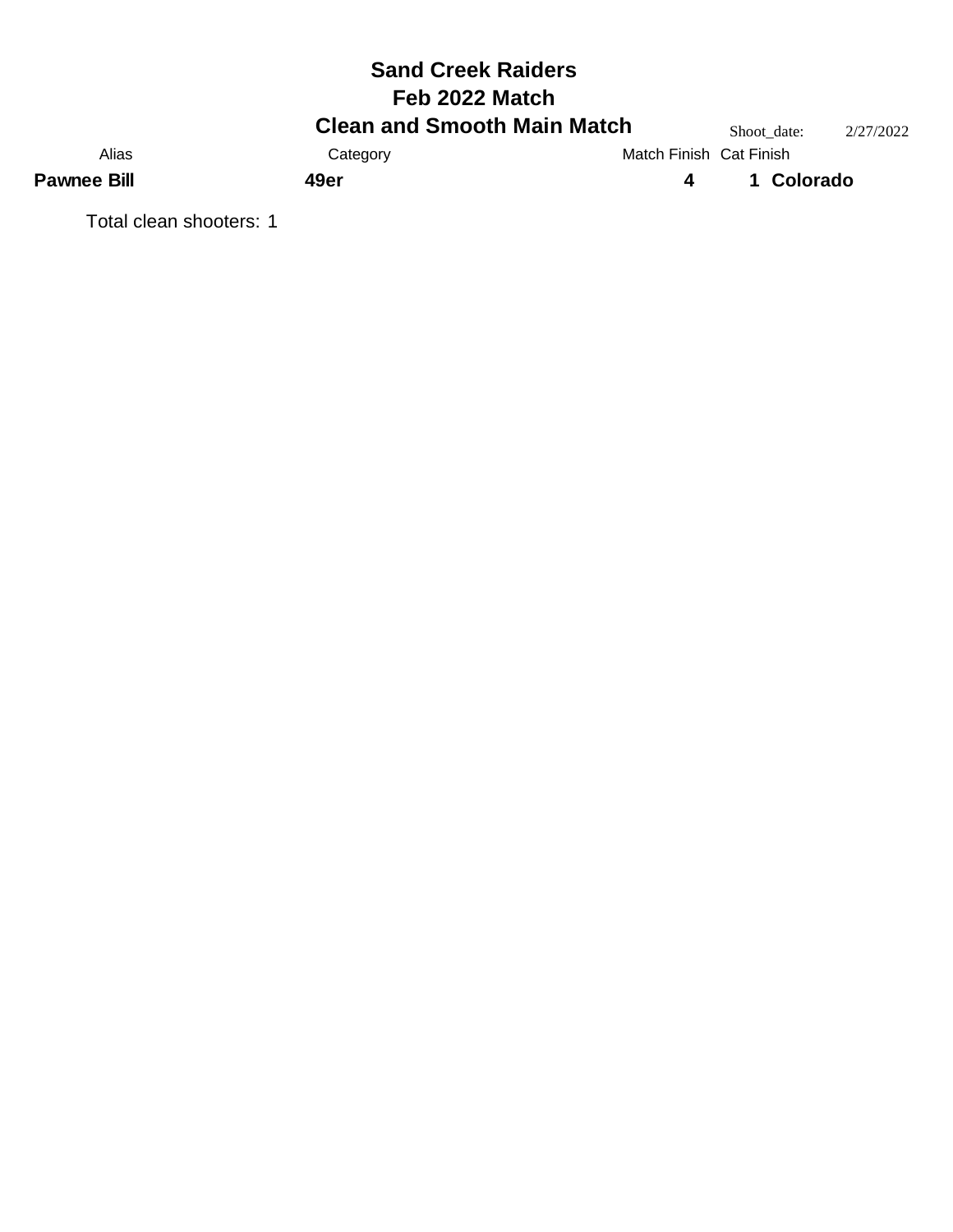### Sand Creek Raiders Feb 2022 Match **Awards List Match Finals Results Main Match**

| Monday, February 28, 2022 |                                     |          | 12:41:16 PM    |                     |                |          |                 |                | Shoot Date:     |               |  |
|---------------------------|-------------------------------------|----------|----------------|---------------------|----------------|----------|-----------------|----------------|-----------------|---------------|--|
| Legend                    | $Y = Clean Match$                   | Magenta  |                | $=$ Regional Winner |                |          |                 |                |                 |               |  |
| Category<br>Final         | <b>ALIAS</b>                        | Category | Match<br>Final | Regional<br>Winner  | Clean<br>Match | State    | Total<br>Misses | Total<br>Proc. | Minor<br>Safety | Final<br>Time |  |
| Category:                 | 22 Caliber                          |          |                |                     |                |          |                 |                |                 |               |  |
| $\mathbf{1}$              | Dale Jr.                            |          | 17             |                     |                | Colorado | 11              | $\overline{2}$ | 0               | 631.09        |  |
| Category:                 | 49er                                |          |                |                     |                |          |                 |                |                 |               |  |
| $\mathbf{1}$              | <b>Pawnee Bill</b>                  |          | 4              |                     | $***$          | Colorado | 0               | 0              | 0               | 255.59        |  |
| Category:                 | <b>B-Western</b>                    |          |                |                     |                |          |                 |                |                 |               |  |
| $\mathbf{1}$              | <b>Blanco Perro</b>                 |          | 6              |                     |                | Colorado | 4               | $\mathbf{1}$   | $\pmb{0}$       | 259.18        |  |
| Category:                 | Cattle Baron (75+)                  |          |                |                     |                |          |                 |                |                 |               |  |
| $\mathbf{1}$              | Kay Cee Bronc Buster                |          | 11             |                     |                | Colorado | $\mathbf{1}$    | $\pmb{0}$      | 0               | 341.71        |  |
| Category:                 | <b>Cattle Baron Duelist</b>         |          |                |                     |                |          |                 |                |                 |               |  |
| $\mathbf{1}$              | Dirty Pole Cat                      |          | 15             |                     |                | Colorado | $\mathbf{1}$    | $\pmb{0}$      | 0               | 419.80        |  |
| Category:                 | <b>Classic Cowboy</b>               |          |                |                     |                |          |                 |                |                 |               |  |
| $\mathbf{1}$              | <b>Black Jack Ketchem</b>           |          | 10             |                     |                | Colorado | $\mathbf{1}$    | $\mathbf{1}$   | 0               | 307.66        |  |
| Category:                 | Cowboy                              |          |                |                     |                |          |                 |                |                 |               |  |
| $\mathbf{1}$              | Doc Holidaily                       |          | 9              |                     |                | Colorado | 8               | 3              | $\mathbf 0$     | 303.63        |  |
| Category:                 | <b>Duelist</b>                      |          |                |                     |                |          |                 |                |                 |               |  |
| $\mathbf{1}$              | Thistle Whiskers McBain             |          | $\overline{2}$ |                     |                | Colorado | 4               | $\pmb{0}$      | $\mathbf 0$     | 221.32        |  |
| Category:                 | Frontier Cartridge Gunfigter Senior |          |                |                     |                |          |                 |                |                 |               |  |
| $\mathbf{1}$              | H. H. Huckleberry                   |          | 8              |                     |                | Colorado | 3               | $\mathbf{1}$   | $\mathbf 0$     | 275.99        |  |
| Category:                 | Gunfighter                          |          |                |                     |                |          |                 |                |                 |               |  |
| $\mathbf{1}$              | <b>Buckshot Sentenza</b>            |          | 1              |                     |                | Colorado | 5               | 0              | 0               | 197.16        |  |
| Category:                 | Senior $(60 +)$                     |          |                |                     |                |          |                 |                |                 |               |  |
| $\mathbf{1}$              | Flicker                             |          | 12             |                     |                | Colorado | 4               | $\sqrt{2}$     | $\mathbf 0$     | 382.24        |  |
| Category:                 | Silver Senior (65+)                 |          |                |                     |                |          |                 |                |                 |               |  |
| $\mathbf{1}$              | J W Bones                           |          | 3              |                     |                | Colorado | 3               | 0              | 0               | 228.20        |  |
| Category:                 | Silver Senior Duelist (65+)         |          |                |                     |                |          |                 |                |                 |               |  |
| 1                         | <b>Turtle Creek Murray</b>          |          | 5              |                     |                | Colorado | $\mathbf{1}$    | 0              | 0               | 256.49        |  |
|                           |                                     |          |                |                     |                |          |                 |                |                 |               |  |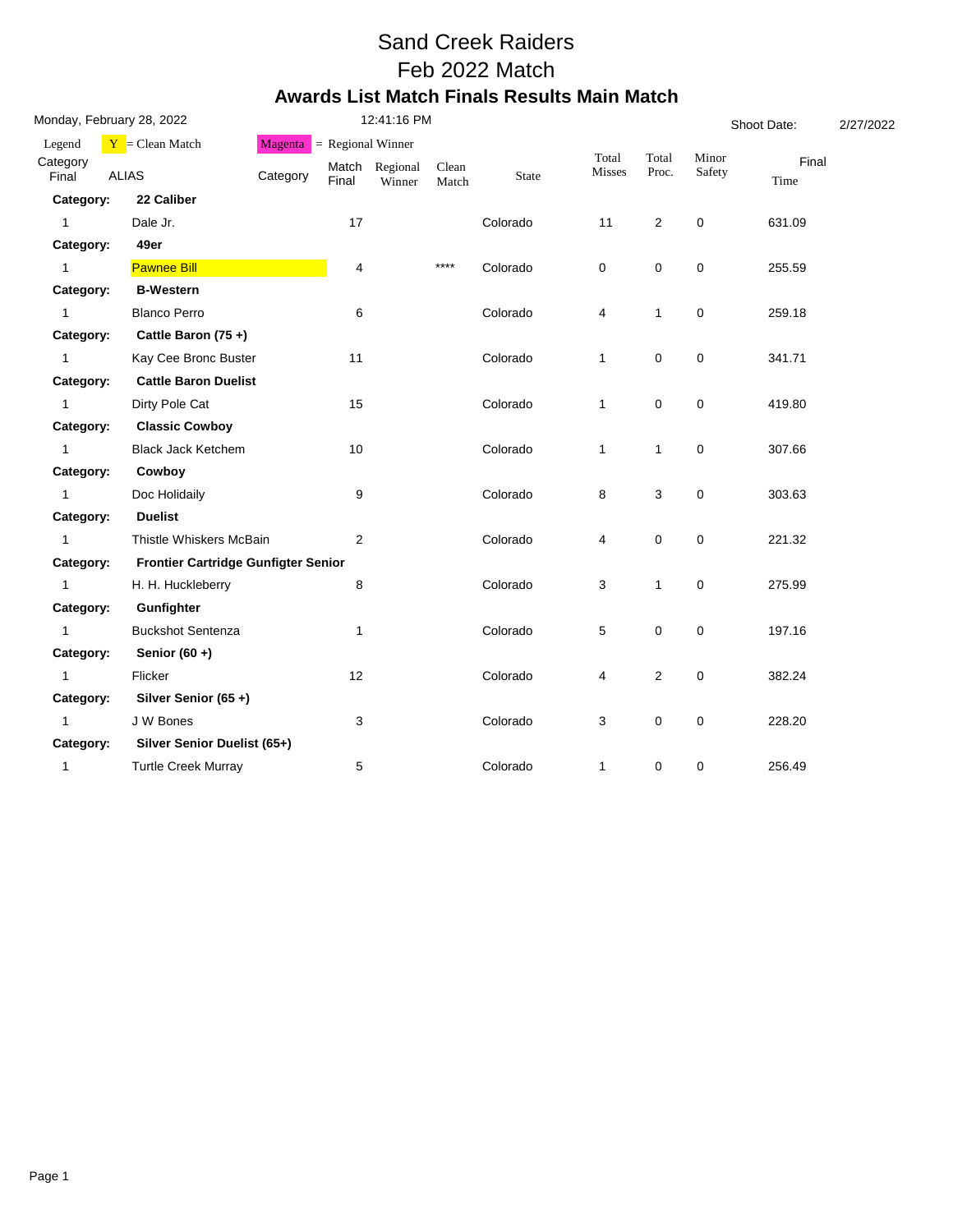Side Match Results First Time Cowboys & Cowgirls

|                                                        | Match Date:   |                    | 1/23/2022 |
|--------------------------------------------------------|---------------|--------------------|-----------|
| <b>Place</b> Derringer Cowboys & Cowgirls Fastest Time |               | <b>Hits Misses</b> | Time      |
| Doc Holidaily                                          |               |                    | 1.60      |
| 2 Blanco Perro                                         | $\mathcal{P}$ | - 0                | 2.10      |
| 3 Thistle Whiskers McBain                              | $2^{\circ}$   |                    | 2.12      |
| 4 H. H. Huckleberry                                    | $\Omega$      | $\overline{2}$     | 11.84     |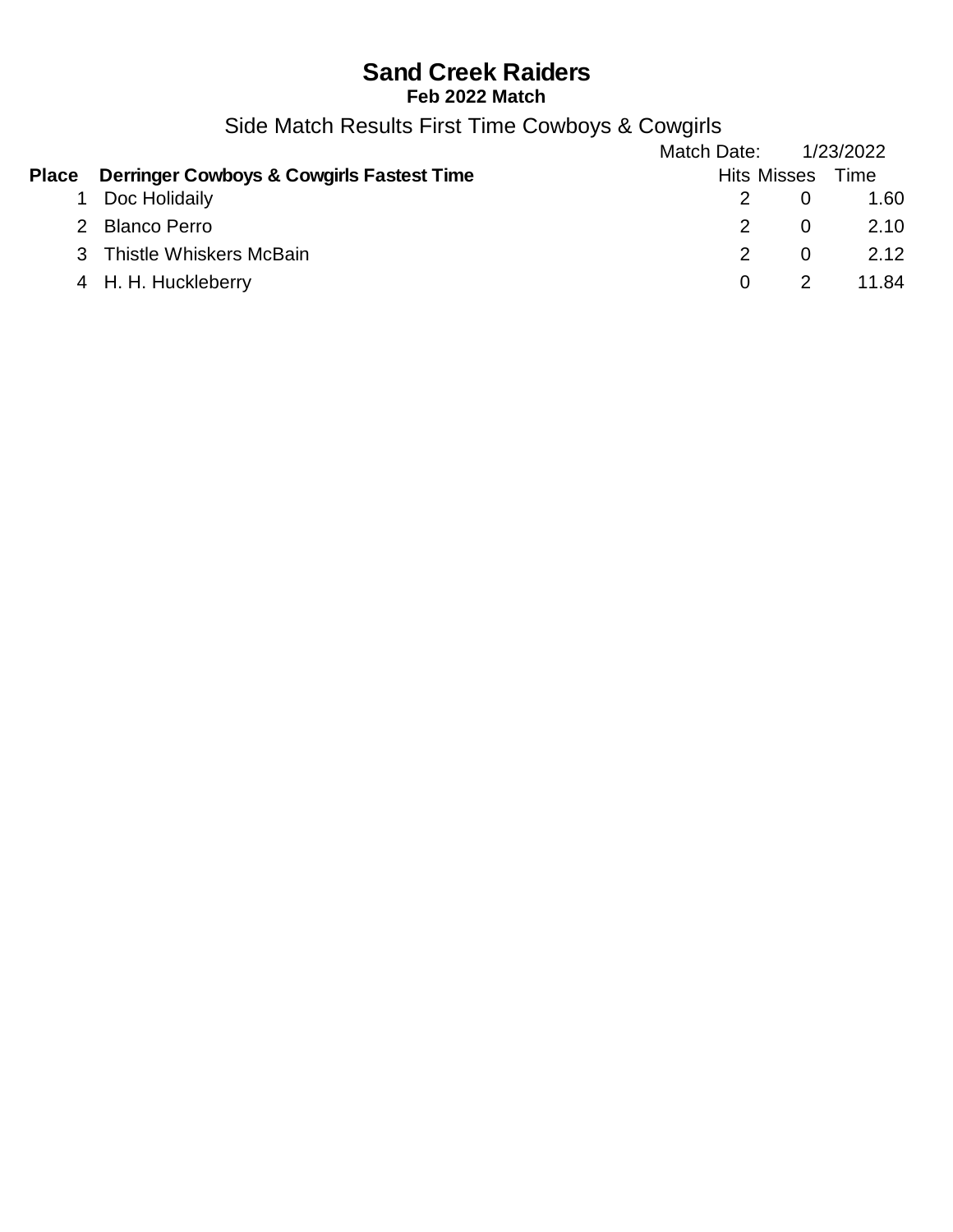# **Sand Creek Raiders**

**Feb 2022 Match**

Side Match Results First Time Cowboys & Cowgirls

|               |                                                          | Match Date: |                    | 2/27/2022 |
|---------------|----------------------------------------------------------|-------------|--------------------|-----------|
| <b>Place</b>  | <b>Pocket Pistol Cowboys &amp; Cowgirls Fastest Time</b> |             | <b>Hits Misses</b> | Time      |
|               | <b>Thistle Whiskers McBain</b>                           | 5           |                    | 2.13      |
| $\mathcal{P}$ | <b>Blanco Perro</b>                                      | 5.          | 0                  | 2.73      |
|               | 3 Doc Holidaily                                          | 5           | $\Omega$           | 3.35      |
|               | 4 Turtle Creek Murray                                    |             | 3                  | 17.20     |
|               | 5 H. H. Huckleberry                                      |             | 3                  | 17.76     |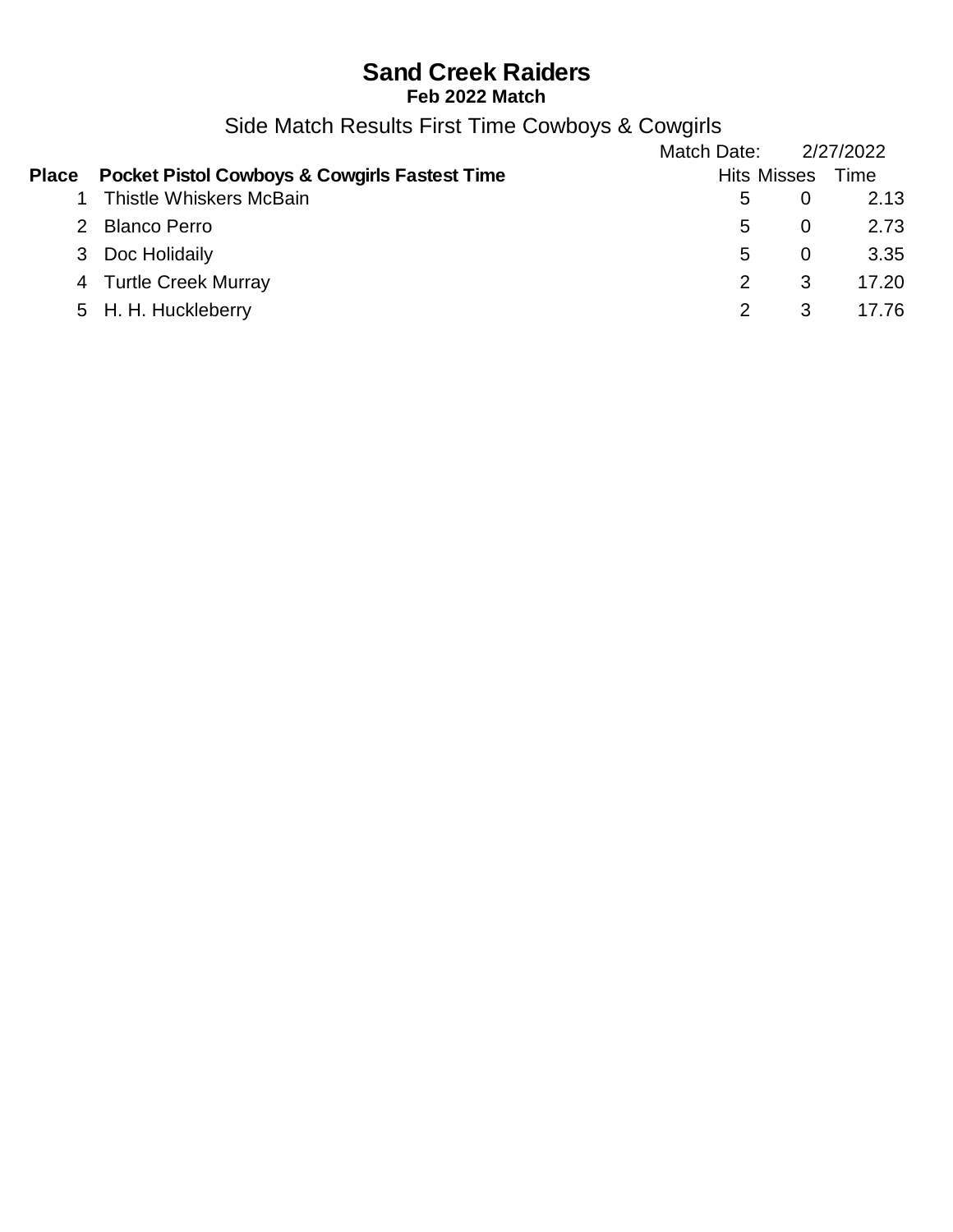Side Match Results First Time Cowboys & Cowgirls

|   |                                              | Match Date: 2/27/2022 |                    |       |
|---|----------------------------------------------|-----------------------|--------------------|-------|
|   | <b>Place</b> Vest Pocket Pistol Fastest Time |                       | Hits Misses Time   |       |
|   | Doc Holidaily                                | $5 -$                 |                    | 2.55  |
|   | 2 Thistle Whiskers McBain                    |                       | $5^{\circ}$<br>- 0 | 2.88  |
|   | 3 H. H. Huckleberry                          |                       | 4<br>$\sim$ 1      | 7.99  |
| 4 | <b>Blanco Perro</b>                          |                       | 4                  | 22 16 |